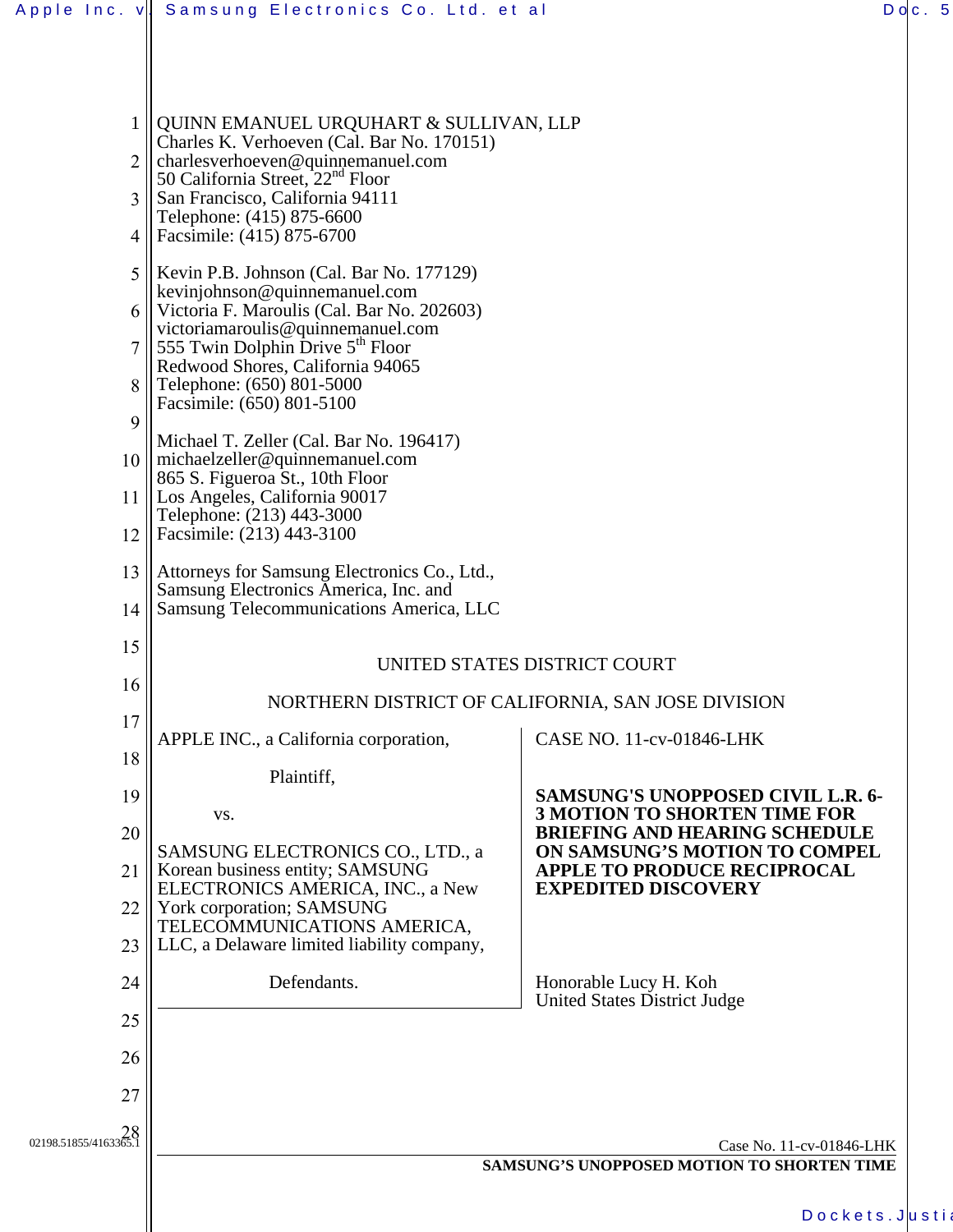## **Relief Requested**

2 3 4 5 6 7 Pursuant to Civil Local Rule 6-3, Samsung Electronics Co., Ltd., Samsung Electronics America, Inc., and Samsung Telecommunications America, LLC (collectively "Samsung") respectfully request that the Court shorten the briefing and hearing schedule on Samsung's Motion to Compel Apple to Produce Reciprocal Expedited Discovery (the "Motion to Compel"), filed contemporaneously with the instant motion. Samsung requests the Court to shorten time on these proceedings as follows:

8 9

1

• Samsung's Opening Brief on its Motion will be due on or before May 27, 2011;

- Apple's Opposition to Samsung's Motion will be due on or before June 2, 2011;
- 10 Samsung's Reply in support of its Motion will be due on or before June 7, 2011; and
	- If the Court's schedule permits, a hearing on Samsung's Motion shall be held on June 9, 2011 at 1:30 p.m., or as soon thereafter as counsel may be heard.
- 13

11

12

# **Reasons for the Request to Shorten Time**

14 15 16 17 18 19 20 21 On May 18, 2011, the Court issued a written order granting Apple limited expedited discovery of Samsung's future products, including Samsung's production to Apple of "[t]he latest iteration of product samples for the Galaxy S2, Galaxy Tab 8.9, Galaxy Tab 10.1, Infuse 4G, and 4G LTE (or 'Droid Charge')," as well as the latest iterations of the packaging and packaging inserts for these products. (Order Granting Limited Expedited Disc. (D.N. 52), at 6.) Apple requested this discovery from Samsung "for the express purpose of evaluating a motion for a preliminary injunction directed at products to be released in the near future." (Apple's Reply In Support of Mot. to Expedite Disc. (D.N. 34), at 6.)

22 23 24 25 26 27 On May 16, after the hearing on Apple's Motion to Expedite Discovery, Samsung requested that Apple produce samples of the final, commercial version of the next generation iPhone and iPad that Apple will release, as well as the final version of the packaging in which these products will be delivered to retail customers and the final version of the insert(s) that will be included within such packaging. (Declaration of Todd M. Briggs In Support of Samsung's Motion to Compel Apple to Produce Reciprocal Expedite Discovery and Unopposed Civil L.R. 6-

 $\frac{28}{22198.51855/4163365}$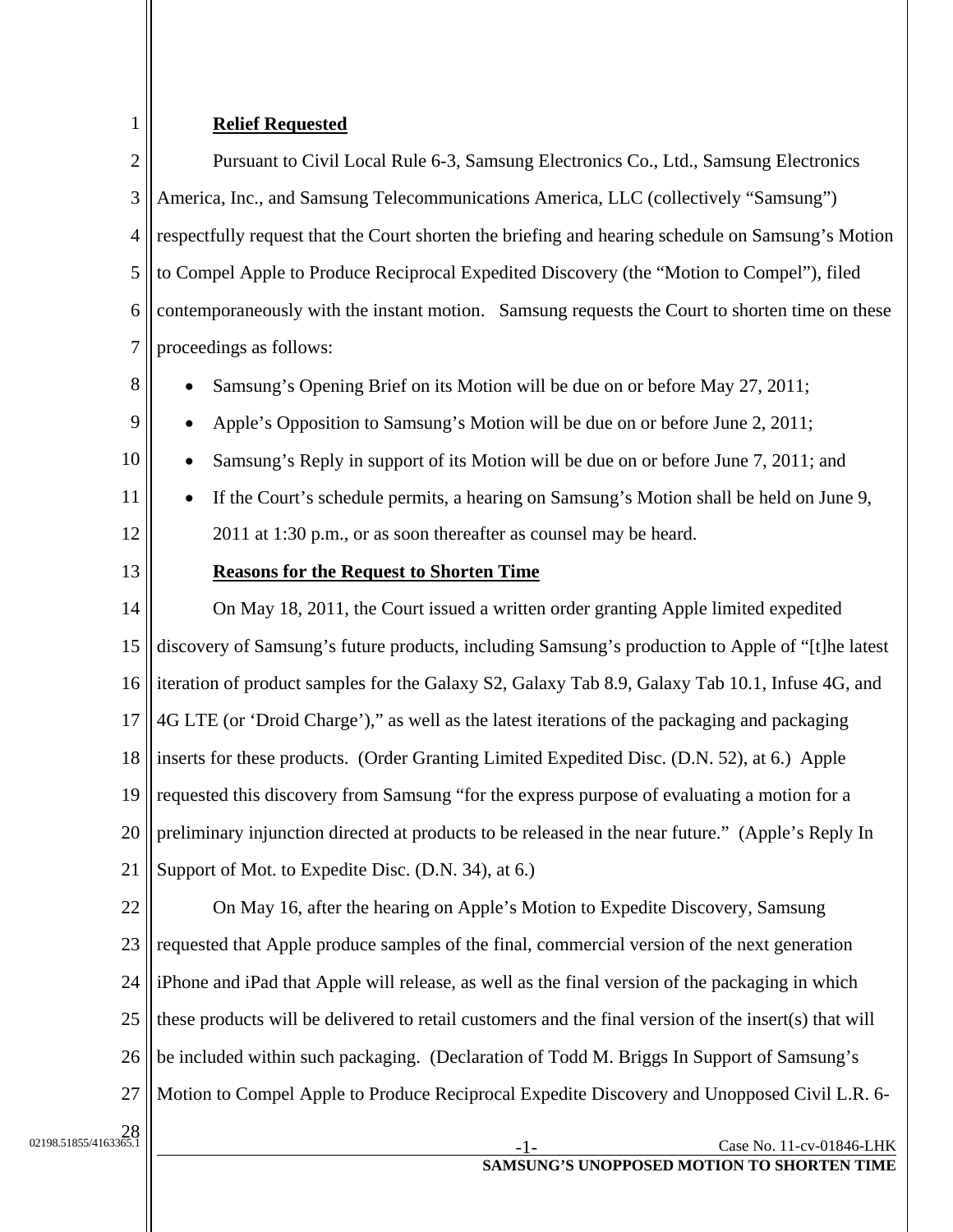1 2 3 4 5 6 7 8 9 10 11 3 Motion to Shorten Time ("Briggs Decl.") Ex. 10.) Samsung requested this discovery to determine whether there will be a likelihood of confusion between the Samsung and Apple products that will be in the market at the same time. (Id.; Briggs Decl. at  $\P$  33.) Apple informed Samsung that Apple does not believe that the discovery that Samsung has requested will be relevant to the resolution of a motion for a preliminary injunction that Apple will bring in this lawsuit. (Briggs Decl. Ex. 12.) Apple has refused to produce the discovery that Samsung has requested, and has not agreed to provide any discovery prior to its filing of a preliminary injunction motion. (Id.; Briggs Decl. ¶ 38.) Samsung seeks resolution of this discovery dispute on a shortened schedule so that it is not prejudiced in defending against Apple's motion for a preliminary injunction by Apple's early access to Samsung's products and Samsung's delayed access to the discovery that it seeks from Apple. (Briggs Decl. ¶ 39.)

12

### **Samsung Sought Apple's Stipulation to Shorten Time**

13 14 15 16 17 18 19 On May 24, 2011, counsel for Apple sent a letter to counsel for Samsung stating that Apple was "prepared to address [Samsung's Motion to Compel] on the expedited schedule" set forth above. (Briggs Decl. Ex. 13.) On May 26, 2011, Samsung provided Apple with a draft of a stipulated request to shorten the briefing and hearing schedule accordingly. (Briggs Decl. Ex. 27.) On May 27, 2011, Apple's counsel replied that Apple declined to join the stipulated request. (Briggs Decl. Ex. 27.) However, Apple's counsel stated that Apple would not oppose any motion that Samsung filed seeking the proposed briefing schedule on its Motion to Compel. (Id.)

20

### **Samsung Will Be Prejudiced If the Court Does Not Shorten Time**

21 22 23 24 25 26 27 Currently, Samsung must produce to Apple samples of the latest iterations of the Galaxy S2, Galaxy Tab 8.9, Galaxy Tab 10.1, Infuse 4G and 4G LTE, and those products' packaging and packaging inserts by June 17. (See Order Granting Limited Expedited Disc. (D.N. 52), at 6.) Samsung was instructed by the Court's courtroom deputy to notice its Motion to Compel for September 1. But if Samsung's Motion to Compel is not heard until September 1, Apple will have approximately two and a half months to use Samsung's product samples and other discovery to work up its motion for a preliminary injunction and supporting evidence. In the meantime,

 $\frac{28}{22198.51855/4163365}$ 

#### Case No. 11-cv-01846-LHK **SAMSUNG'S UNOPPOSED MOTION TO SHORTEN TIME**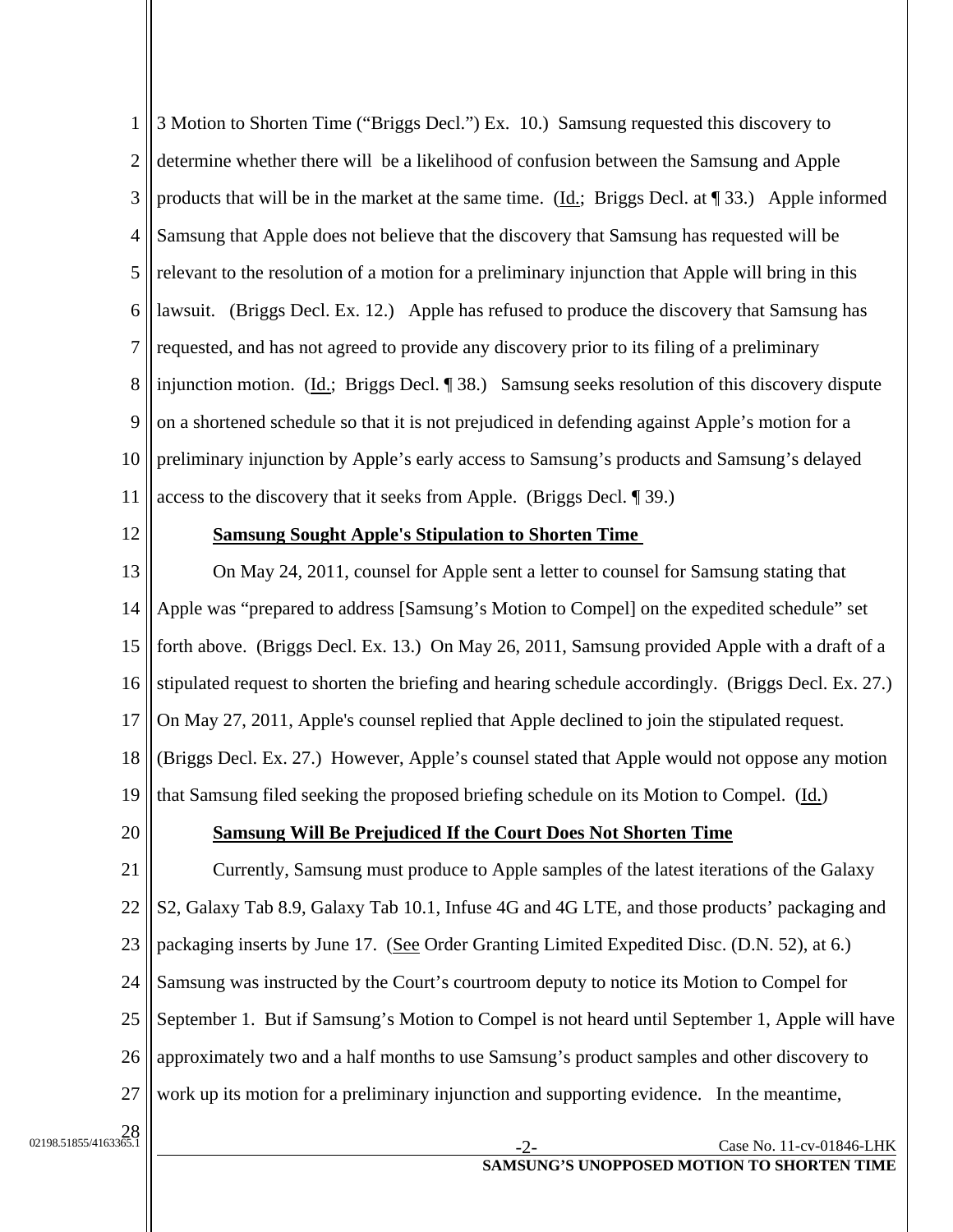1 2 3 4 Samsung would not have the relevant discovery from Apple that it seeks to prepare its defense to such a motion. Any delay in resolving the current discovery dispute would thus prejudice Samsung's ability to defend itself on the merits against any motion for a preliminary injunction that Apple brings. (Briggs Decl. ¶ 45.)

5

# **Prior Time Modifications**

6 7 8 9 10 11 On Monday, April 19, 2011, Apple filed a Motion to Expedite Discovery. (D.N. 10.) Also on April 19, Apple filed a Motion to Shorten Time for Briefing and Hearing on its Motion to Expedite Discovery ("Motion to Shorten Time"). (D.N. 12.) The Court granted in part Apple's Motion to Shorten Time, resulting in an approximately 12-day shortening of the briefing and hearing schedule on Apple's Motion to Expedite Discovery that would have otherwise been allowable under the Local Rules. (D.N. 26)

12

21

25

26

27

28<br>1.2855/4163365.1855/4163365

# **Effect of Requested Modification**

13 The requested modification should have no effect on the rest of the schedule in this action.

#### 14 **Conclusion**

15 16 17 For all the foregoing reasons, Samsung respectfully requests that its Motion To Shorten Time For Briefing And Hearing Schedule On Samsung's Motion To Compel Apple To Produce Reciprocal Expedited Discovery be granted, and that the Court order the following schedule:

- 18 • Samsung's Opening Brief on its Motion to Compel will be due on or before May 27, 2011;
- 19 20 • Apple's Opposition to Samsung's Motion to Compel will be due on or before June 2, 2011;
- 22 • Samsung's Reply in support of its Motion to Compel will be due on or before June 7, 2011; and
- 23 24 If the Court's schedule permits, a hearing on Samsung's Motion to Compel shall be held on June 9, 2011 at 1:30 p.m., or as soon thereafter as counsel may be heard.